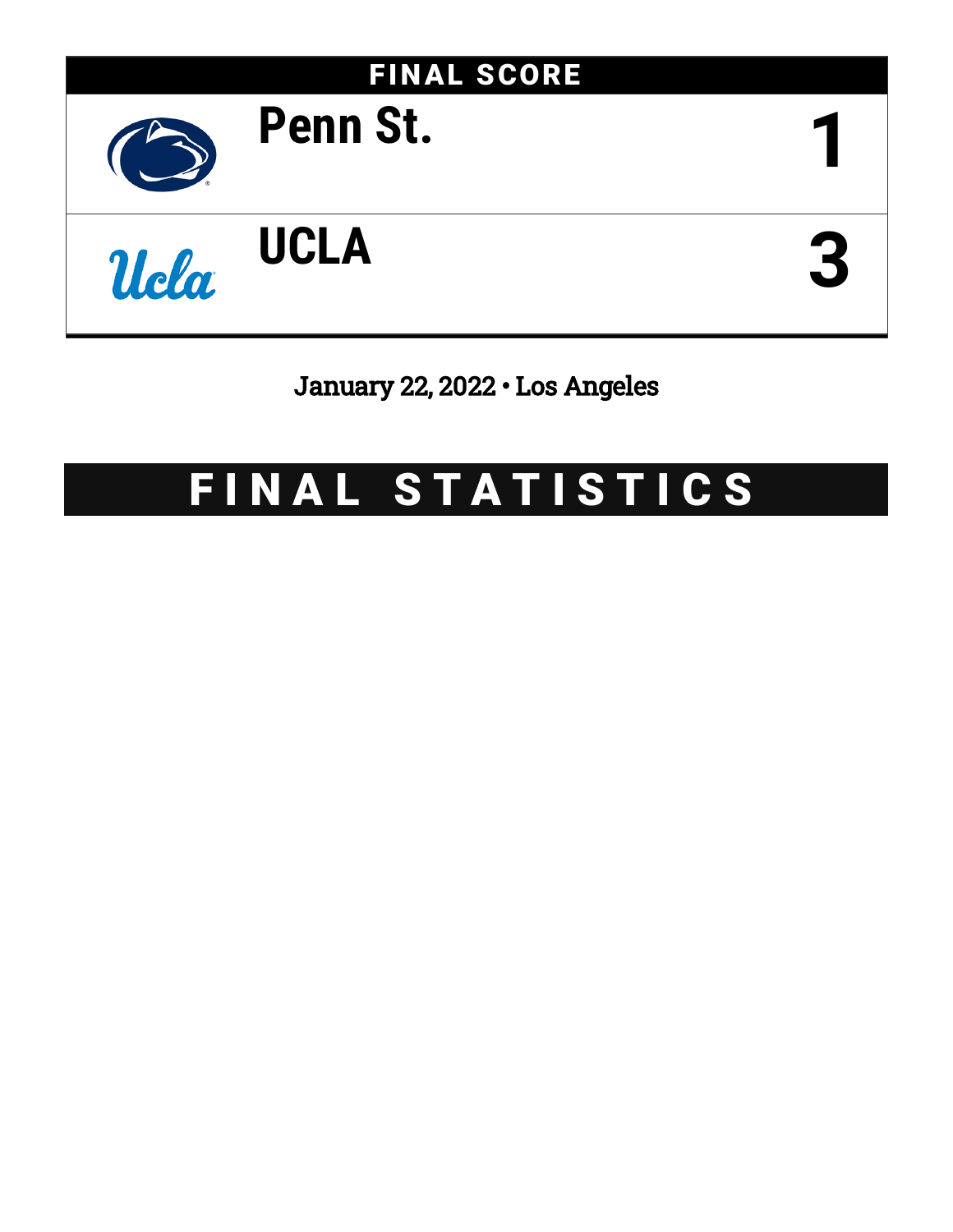# **Official Volleyball Box Score (Final) Penn St. vs UCLA January 22, 2022 at Los Angeles**



### **Penn St. -- 1**

|    | г <del>с</del> нн эс — г |   |              |                |               |                   |            |              |                 |                |                 |           |                |              |                |            |
|----|--------------------------|---|--------------|----------------|---------------|-------------------|------------|--------------|-----------------|----------------|-----------------|-----------|----------------|--------------|----------------|------------|
|    |                          |   |              |                | <b>Attack</b> |                   |            | <b>Serve</b> |                 |                |                 |           | <b>Block</b>   |              |                |            |
| ## | Penn St.                 | s | Κ            | Е              | ΤА            | Pct               | Ast        | <b>SA</b>    | <b>SE</b>       | <b>RE</b>      | Dig             | <b>BS</b> | <b>BA</b>      | BE           | <b>BHE</b>     | <b>Pts</b> |
| 19 | Fisher, Cal              | 4 | 16           | 8              | 46            | .174              |            | 0            |                 |                | 11 <sub>1</sub> |           |                |              | 0              | 19         |
| 12 | Wildman, Brett           | 4 | 10           | 9              | 27            | .037              |            |              | C               | 0              | 9               |           |                |              | 0              | 11.5       |
| 8  | Kowal, Michal            | 4 |              | 3              | 24            | .167              |            | 0            | 3               | 2              | $6 \mid$        |           | $\mathbf{0}$   | 0            | 0              |            |
| 18 | Ezeonu, Toby             | 4 | 6            | $\overline{2}$ | 11            | .364              | 0          | 0            | C               | 0              | C               |           | $\mathfrak{p}$ | $\Omega$     | $\mathbf{0}$   |            |
| 14 | Marsh, Sam               | 4 | 5            | 2              | 15            | .200              | $\Omega$ . | 0            | 3               | 0              | $\Omega$        |           |                | 0            | 0              | 5.5        |
| 6  | Bogner, Cole             | 4 |              |                | 6             | .000 <sub>1</sub> | 37         |              | 0               | 0              | 8               |           |                | $\Omega$     | $\overline{2}$ | 3.5        |
| 4  | Valenzi, Michael         | 4 | U            | 0              | $\Omega$      | .000              |            | 0            |                 | $\Omega$       | $\Omega$        |           | 0              | 0            | $\Omega$       | 0          |
| 10 | Hartke, Gabe             | 3 | 0            | 0              | $\Omega$      | .000              |            |              | 0               | $\mathbf{0}$   | $\Omega$        |           | 0              | $\Omega$     | $\Omega$       |            |
| 20 | Bantle, Will             | 4 | <sup>0</sup> | 0              | $\Omega$      | .000              | 4          | 0            | 0               | $\mathbf 0$    | 15 <sub>1</sub> |           | $\Omega$       | <sup>0</sup> | 0              | 0          |
|    | Totals                   | 4 | 45           | 25             | 129           | .155              | 45         | 3            | 13 <sub>1</sub> | $\overline{2}$ | 51              | 3         |                |              | $\overline{2}$ | 54.5       |

# **TOTAL TEAM BLOCKS: 6 SIDEOUT PCT: 66% POINT SCORING PCT: 32.3%**

|     | <b>Team Attack By Set</b> |    |      | <b>GAME SCORES</b> |     |    |    |    |
|-----|---------------------------|----|------|--------------------|-----|----|----|----|
| Set |                           | TA | Pct  | Penn St. (1)       | 25  | 26 | 22 | 19 |
|     |                           | 25 | .280 | UCLA(3)            | -17 | 28 | 25 | 25 |
| 2   | 15                        | 44 | .091 |                    |     |    |    |    |
| 3   | 12                        | 28 | .321 |                    |     |    |    |    |
| 4   |                           | 32 | .000 |                    |     |    |    |    |

### **UCLA -- 3**

|    | UGLA -- 3        |                |    |                |                   |                   |                |                |                |                |            |             |                |              |                |      |
|----|------------------|----------------|----|----------------|-------------------|-------------------|----------------|----------------|----------------|----------------|------------|-------------|----------------|--------------|----------------|------|
|    |                  |                |    |                | <b>Attack</b>     |                   |                | <b>Serve</b>   |                |                |            |             | <b>Block</b>   |              |                |      |
| ## | <b>UCLA</b>      | s              | ĸ  | Е              | TA                | <b>Pct</b>        | Astl           | SA             | <b>SE</b>      | RE             | <b>Dig</b> | BS          | <b>BA</b>      | BE           | <b>BHE</b>     | Pts  |
| 20 | Champlin, Ethan  | 4              | 18 | 6              | 38                | .316              | $\Omega$       | $\Omega$       | $\overline{2}$ | 0              | 5          |             | 2              |              | 0              | 20   |
| 8  | Kobrine, Kevin   | $\overline{4}$ | 12 | $\overline{2}$ | 26                | .385              |                |                | 6              | 0              | 6          |             | 4              | $\Omega$     | $\overline{0}$ | 16   |
| 9  | Genis, Guy       | 31             | 8  | 0              | 12                | .667              |                | $\Omega$       |                | 0              | 4          | 0           | 5              | 0            | $\overline{0}$ | 10.5 |
| 12 | Knight, Alex     | 4              | 8  | 4              | 29                | .138              | 3 <sup>1</sup> |                | $\overline{2}$ |                |            | $\mathbf 0$ | $\overline{2}$ | $\Omega$     | $\overline{0}$ | 10   |
| 13 | McHenry, Merrick | 4              | 6  | 0              | $12 \overline{ }$ | .500              | $\Omega$       | $\Omega$       | 4              | 0              | 3          | 0           | 5              |              | 0              | 8.5  |
| 24 | Partain, Miles   | 4              |    | 3              | 13                | $-0.154$          | 42             | $\Omega$       | 6              | 0              |            | 0           | 3              |              | 0              | 2.5  |
|    | Vom Steeg, Kyle  |                | 0  | $\mathbf{0}$   | 0                 | .000              | $\Omega$       | $\Omega$       |                | $\mathbf{0}$   | 0          | $\Omega$    | 0              | 0            | 0              | 0    |
| 2  | Norris IV, J.R.  |                | 0  | 3              | 4                 | $-0.750$          | $\overline{0}$ | $\Omega$       |                | 0              | 0          | 0           | $\mathbf 0$    | 0            | $\mathbf{0}$   | 0    |
| 4  | Pender, Cole     | 4              | 0  | $\mathbf{0}$   | 0                 | .000 <sub>1</sub> | 2 <sub>1</sub> | $\Omega$       | 0              | 0              |            | $\Omega$    | $\Omega$       | 0            | 0              | 0    |
| 6  | Partain, Marcus  |                | 0  | 0              | 0                 | .000 <sub>1</sub> | 2 <sup>1</sup> | $\mathbf{0}$   | 0              | 0              | 0          | $\Omega$    | $\mathbf 0$    | $\mathbf{0}$ | $\mathbf{0}$   | 0    |
| 16 | David, Ido       |                | 0  | $\Omega$       | 0                 | .000 <sub>1</sub> | $\Omega$       | $\Omega$       | 0              | 0              |            | 0           | $\Omega$       | 0            | 0              | 0    |
|    | Totals           | 4              | 53 | 18             | 134               | .261              | 51             | $\overline{2}$ | 23             | 3 <sub>l</sub> | 40         | 2           | 21             | 3            | 0 <sub>1</sub> | 67.5 |

### **TOTAL TEAM BLOCKS: 12 SIDEOUT PCT: 67.7% POINT SCORING PCT: 34%**

### **Team Attack By Set**

| Set |    |   | TA | Pct  |
|-----|----|---|----|------|
|     | 11 | 5 | 32 | .188 |
| 2   | 13 |   | 34 | .265 |
| 3   | 16 | 5 | 29 | .379 |
| 4   | 13 |   | 39 | .231 |

Site: Pauley Pavilion (Los Angeles) Date:01/22/2022 - Attendance: 1047 - Time: 2:13 Referees: Kenneth Boyd; Syd Church; John Michael Plummer; Tom Ulibarri;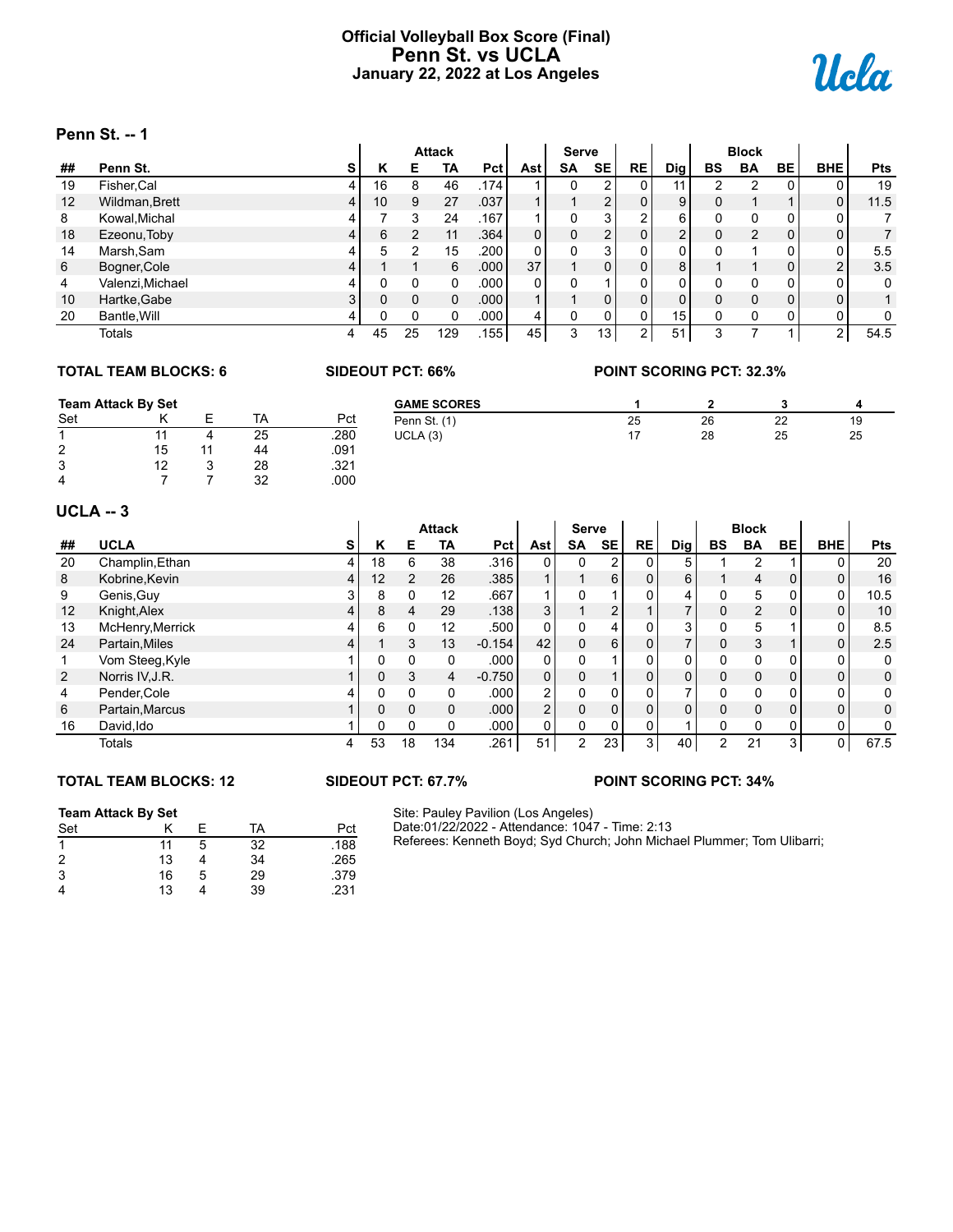## **Penn State at UCLA Play-by-Play Summary (1st set)**



| Score     | Plays: Set 1                                                                                                                     | Serve | Point |
|-----------|----------------------------------------------------------------------------------------------------------------------------------|-------|-------|
|           | UCLA starters: Norris IV, J.R.; Pender, Cole; Kobrine, Kevin; Knight, Alex; McHenry, Merrick;<br>Champlin, Ethan; Partain, Miles |       |       |
|           | Penn St. starters: Bogner, Cole; Kowal, Michal; Wildman, Brett; Marsh, Sam; Ezeonu, Toby; Fisher, Cal;<br>Bantle, Will           |       |       |
| $0 - 1$   | [Serve: Norris IV, J.R.] Attack error by Marsh, Sam.                                                                             | S:UCL | P:UCL |
| $1 - 1$   | [Serve: Norris IV, J.R.] Kill by Marsh, Sam (assist from Bogner, Cole).                                                          | S:UCL | P:PEN |
| $1 - 2$   | [Serve: Fisher, Cal] Block Assist by McHenry, Merrick; Partain, Miles (Attack error by Wildman, Brett).                          | S:PEN | P:UCL |
| $2 - 2$   | [Serve: Partain, Miles] Service error.                                                                                           | S:UCL | P:PEN |
| $3-2$     | [Serve: Wildman, Brett] Service ace by Wildman, Brett (Reception Error: Knight, Alex).                                           | S:PEN | P:PEN |
| $3 - 3$   | [Serve: Wildman, Brett] Service error.                                                                                           | S:PEN | P:UCL |
| $4 - 3$   | [Serve: Champlin, Ethan ] Service error.                                                                                         | S:UCL | P:PEN |
| $4 - 4$   | [Serve: Marsh, Sam] Kill by Kobrine, Kevin (assist from Partain, Miles).                                                         | S:PEN | P:UCL |
| $4 - 5$   | [Serve: McHenry, Merrick] Attack error by Bogner, Cole.                                                                          | S:UCL | P:UCL |
| $5-5$     | [Serve: McHenry, Merrick] Service error.                                                                                         | S:UCL | P:PEN |
| $6-5$     | [Serve: Bogner, Cole] Block Assist by Ezeonu, Toby; Fisher, Cal (Attack error by Norris IV, J.R.).                               | S:PEN | P:PEN |
| $6-6$     | [Serve: Bogner, Cole] Ball handling error by Bogner, Cole.                                                                       | S:PEN | P:UCL |
| $7-6$     | [Serve: Kobrine, Kevin] Kill by Kowal, Michal (assist from Bogner, Cole).                                                        | S:UCL | P:PEN |
| $7 - 7$   | [Serve: Kowal, Michal] Kill by Kobrine, Kevin (assist from Partain, Miles).                                                      | S:PEN | P:UCL |
| $8 - 7$   | [Serve: Knight, Alex ] Kill by Ezeonu, Toby (assist from Bogner, Cole).                                                          | S:UCL | P:PEN |
| $9 - 7$   | [Serve: Ezeonu, Toby] Kill by Wildman, Brett (assist from Kowal, Michal).                                                        | S:PEN | P:PEN |
| $10 - 7$  | [Serve: Ezeonu, Toby] Attack error by Norris IV, J.R                                                                             | S:PEN | P:PEN |
|           | Timeout by UCLA.                                                                                                                 | S:PEN |       |
| $10 - 8$  | [Serve: Ezeonu, Toby] Kill by Champlin, Ethan (assist from Partain, Miles).                                                      | S:PEN | P:UCL |
| $11 - 8$  | [Serve: Norris IV, J.R.] Service error.                                                                                          | S:UCL | P:PEN |
| $11 - 9$  | [Serve: Fisher, Cal] Kill by Champlin, Ethan (assist from Partain, Miles).                                                       | S:PEN | P:UCL |
| $12-9$    | [Serve: Partain, Miles] Service error.                                                                                           | S:UCL | P:PEN |
| $12 - 10$ | [Serve: Wildman, Brett] Kill by Knight, Alex (assist from Partain, Miles).                                                       | S:PEN | P:UCL |
| $13 - 10$ | [Serve: Champlin, Ethan ] Block Assist by Marsh, Sam; Bogner, Cole (Attack error by Champlin, Ethan).                            | S:UCL | P:PEN |
| $13 - 11$ | [Serve: Marsh, Sam] Kill by McHenry, Merrick (assist from Partain, Miles).                                                       | S:PEN | P:UCL |
| $14 - 11$ | [Serve: McHenry, Merrick] Kill by Fisher, Cal (assist from Bogner, Cole).                                                        | S:UCL | P:PEN |
| $15 - 11$ | [Serve: Bogner, Cole] Attack error by Knight, Alex.                                                                              | S:PEN | P:PEN |
| $16 - 11$ | [Serve: Bogner, Cole] Kill by Fisher, Cal (assist from Bogner, Cole).                                                            | S:PEN | P:PEN |
|           | Timeout by UCLA.                                                                                                                 | S:PEN |       |
| 16-12     | [Serve: Bogner, Cole] Attack error by Kowal, Michal.                                                                             | S:PEN | P:UCL |
| $17 - 12$ | [Serve: Kobrine, Kevin] Kill by Ezeonu, Toby (assist from Bogner, Cole).                                                         | S:UCL | P:PEN |
| $17 - 13$ | [Serve: Kowal, Michal] Kill by Knight, Alex (assist from Partain, Miles).                                                        | S:PEN | P:UCL |
| $18 - 13$ | [Serve: Knight, Alex ] Service error.                                                                                            | S:UCL | P:PEN |
|           | PEN sub in: Valenzi, Michael.                                                                                                    |       |       |
| $18 - 14$ | [Serve: Valenzi, Michael] Kill by Champlin, Ethan (assist from Partain, Miles) - Block error by Wildman, Brett. S:PEN            |       | P:UCL |
| 19-14     | [Serve: Norris IV, J.R.] Kill by Wildman, Brett (assist from Bogner, Cole).                                                      | S:UCL | P:PEN |
| $20 - 14$ | [Serve: Fisher, Cal] Kill by Wildman, Brett (assist from Bogner, Cole).                                                          | S:PEN | P:PEN |
| $21 - 14$ | [Serve: Fisher, Cal] (assist from Bantle, Will) Bad set by Partain, Miles.                                                       | S:PEN | P:PEN |
|           | UCL sub in: Partain, Marcus.                                                                                                     |       |       |
| $21 - 15$ | [Serve: Fisher, Cal] Kill by Champlin, Ethan (assist from Pender, Cole).                                                         | S:PEN | P:UCL |
| $22 - 15$ | [Serve: Partain, Marcus] Kill by Wildman, Brett (assist from Bogner, Cole) - Block error by McHenry, Merrick. S: UCL             |       | P:PEN |
| $22 - 16$ | [Serve: Wildman, Brett] Kill by McHenry, Merrick (assist from Partain, Marcus).                                                  | S:PEN | P:UCL |
| $23 - 16$ | [Serve: Champlin, Ethan ] Kill by Fisher, Cal (assist from Bogner, Cole).                                                        | S:UCL | P:PEN |
|           | PEN sub in: Hartke, Gabe.                                                                                                        |       |       |
| 23-17     | [Serve: Hartke, Gabe] Kill by Knight, Alex (assist from Partain, Marcus).                                                        | S:PEN | P:UCL |
|           | UCL sub in: Vom Steeg, Kyle.                                                                                                     |       |       |
| 24-17     | [Serve: Vom Steeg, Kyle] Service error. -- SET POINT.                                                                            | S:UCL | P:PEN |
| $25 - 17$ | [Serve: Bogner, Cole] Block Solo by Fisher, Cal (Attack error by Norris IV, J.R.). -- SET PENN ST                                | S:PEN | P:PEN |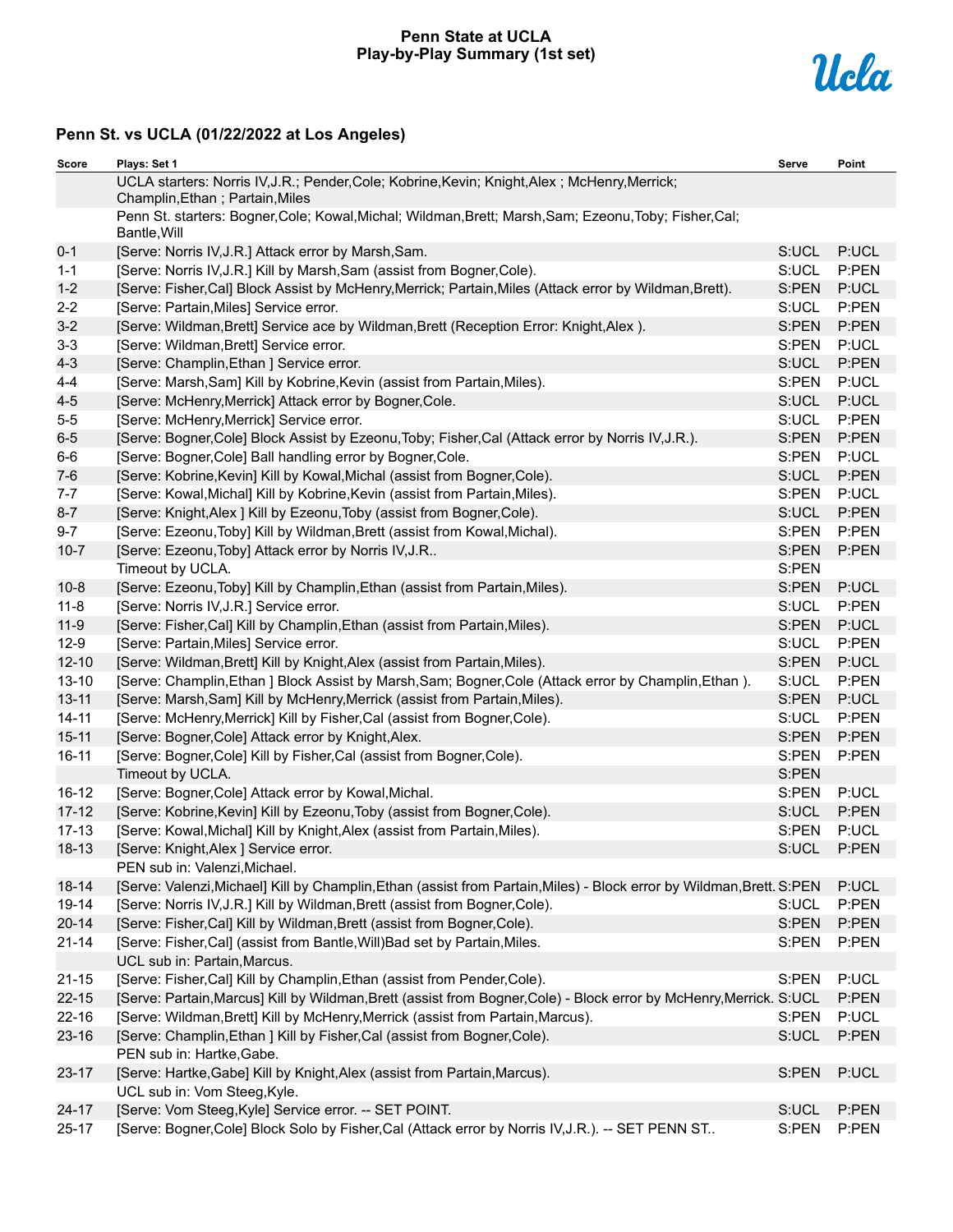# **Penn State at UCLA Play-by-Play Summary (2nd set)**



| Score     | Plays: Set 2                                                                                                                | Serve | Point |
|-----------|-----------------------------------------------------------------------------------------------------------------------------|-------|-------|
|           | UCLA starters: Pender, Cole; Kobrine, Kevin; Genis, Guy; Knight, Alex; McHenry, Merrick; Champlin, Ethan;<br>Partain, Miles |       |       |
|           | Penn St. starters: Bogner, Cole; Kowal, Michal; Wildman, Brett; Marsh, Sam; Ezeonu, Toby; Fisher, Cal;<br>Bantle, Will      |       |       |
| $0 - 1$   | [Serve: Fisher, Cal] Kill by Kobrine, Kevin (assist from Partain, Miles).                                                   | S:PEN | P:UCL |
| $1 - 1$   | [Serve: McHenry, Merrick] Service error.                                                                                    | S:UCL | P:PEN |
| $1 - 2$   | [Serve: Wildman, Brett] Attack error by Fisher, Cal.                                                                        | S:PEN | P:UCL |
| $2 - 2$   | [Serve: Kobrine, Kevin] Service error.                                                                                      | S:UCL | P:PEN |
| $2 - 3$   | [Serve: Marsh, Sam] Kill by Champlin, Ethan (assist from Partain, Miles).                                                   | S:PEN | P:UCL |
| $2 - 4$   | [Serve: Knight, Alex ] Attack error by Ezeonu, Toby.                                                                        | S:UCL | P:UCL |
| $3 - 4$   | [Serve: Knight, Alex ] Kill by Bogner, Cole (assist from Wildman, Brett).                                                   | S:UCL | P:PEN |
| $4 - 4$   | [Serve: Bogner, Cole] Attack error by Champlin, Ethan.                                                                      | S:PEN | P:PEN |
| $5-4$     | [Serve: Bogner, Cole] Kill by Wildman, Brett (assist from Bogner, Cole).                                                    | S:PEN | P:PEN |
| $5-5$     | [Serve: Bogner, Cole] Kill by Knight, Alex (assist from Partain, Miles).                                                    | S:PEN | P:UCL |
| $6-5$     | [Serve: Genis, Guy] Kill by Kowal, Michal (assist from Bogner, Cole).                                                       | S:UCL | P:PEN |
| $6-6$     | [Serve: Kowal, Michal] Kill by Champlin, Ethan (assist from Kobrine, Kevin).                                                | S:PEN | P:UCL |
| $7-6$     | [Serve: Partain, Miles] Service error.                                                                                      | S:UCL | P:PEN |
| $7 - 7$   | [Serve: Ezeonu, Toby] Kill by McHenry, Merrick (assist from Partain, Miles).                                                | S:PEN | P:UCL |
| $7 - 8$   | [Serve: Champlin, Ethan ] Block Assist by McHenry, Merrick; Kobrine, Kevin (Attack error by<br>Wildman, Brett).             | S:UCL | P:UCL |
| $7-9$     | [Serve: Champlin, Ethan ] Block Assist by McHenry, Merrick; Knight, Alex (Attack error by Fisher, Cal).                     | S:UCL | P:UCL |
| $7 - 10$  | [Serve: Champlin, Ethan ] Block Solo by Kobrine, Kevin (Attack error by Wildman, Brett).                                    | S:UCL | P:UCL |
|           | Timeout by Penn St                                                                                                          | S:UCL |       |
| $8 - 10$  | [Serve: Champlin, Ethan ] Kill by Marsh, Sam (assist from Bogner, Cole).                                                    | S:UCL | P:PEN |
| $8 - 11$  | [Serve: Fisher, Cal] Kill by McHenry, Merrick (assist from Partain, Miles).                                                 | S:PEN | P:UCL |
| $8 - 12$  | [Serve: McHenry, Merrick] Attack error by Wildman, Brett.                                                                   | S:UCL | P:UCL |
| $9 - 12$  | [Serve: McHenry, Merrick] Service error.                                                                                    | S:UCL | P:PEN |
| $10 - 12$ | [Serve: Wildman, Brett] Attack error by Kobrine, Kevin.                                                                     | S:PEN | P:PEN |
| $10 - 13$ | [Serve: Wildman, Brett] Attack error by Kowal, Michal.                                                                      | S:PEN | P:UCL |
| $11 - 13$ | [Serve: Kobrine, Kevin] Service error.                                                                                      | S:UCL | P:PEN |
| $11 - 14$ | [Serve: Marsh, Sam] Service error.                                                                                          | S:PEN | P:UCL |
| $12 - 14$ | [Serve: Knight, Alex ] Kill by Fisher, Cal (assist from Bogner, Cole).                                                      | S:UCL | P:PEN |
| $12 - 15$ | [Serve: Bogner, Cole] Kill by Kobrine, Kevin (assist from Partain, Miles).                                                  | S:PEN | P:UCL |
| $13 - 15$ | [Serve: Genis, Guy] Kill by Fisher, Cal (assist from Bogner, Cole).                                                         | S:UCL | P:PEN |
| $14 - 15$ | [Serve: Kowal, Michal] Kill by Fisher, Cal (assist from Bogner, Cole).                                                      | S:PEN | P:PEN |
| $15 - 15$ | [Serve: Kowal, Michal] Block Solo by Fisher, Cal (Attack error by Champlin, Ethan).                                         | S:PEN | P:PEN |
| $15 - 16$ | [Serve: Kowal, Michal] Service error.                                                                                       | S:PEN | P:UCL |
| 16-16     | [Serve: Partain, Miles] Kill by Wildman, Brett (assist from Bantle, Will).                                                  | S:UCL | P:PEN |
|           | PEN sub in: Valenzi, Michael.                                                                                               |       |       |
| $16 - 17$ | [Serve: Valenzi, Michael] Kill by Kobrine, Kevin (assist from Partain, Miles).                                              | S:PEN | P:UCL |
| $17 - 17$ | [Serve: Champlin, Ethan ] (assist from Bogner, Cole) Bad set by Partain, Miles.                                             | S:UCL | P:PEN |
| $17 - 18$ | [Serve: Fisher, Cal] Service error.                                                                                         | S:PEN | P:UCL |
| 17-19     | [Serve: McHenry, Merrick] Attack error by Wildman, Brett.                                                                   | S:UCL | P:UCL |
| $17 - 20$ | [Serve: McHenry, Merrick] Attack error by Wildman, Brett.                                                                   | S:UCL | P:UCL |
|           | Timeout by Penn St                                                                                                          | S:UCL |       |
| 18-20     | [Serve: McHenry, Merrick] Kill by Marsh, Sam (assist from Bogner, Cole).                                                    | S:UCL | P:PEN |
| 18-21     | [Serve: Wildman, Brett] Block Assist by Knight, Alex; Genis, Guy (Attack error by Marsh, Sam).                              | S:PEN | P:UCL |
|           | UCL sub in: David, Ido.                                                                                                     |       |       |
| 19-21     | [Serve: David, Ido] Attack error by Partain, Miles.                                                                         | S:UCL | P:PEN |
|           | PEN sub in: Hartke, Gabe.                                                                                                   |       |       |
| $20 - 21$ | [Serve: Hartke, Gabe] Service ace by Hartke, Gabe.                                                                          | S:PEN | P:PEN |
| $21 - 21$ | [Serve: Hartke, Gabe] Kill by Fisher, Cal (assist from Bogner, Cole).                                                       | S:PEN | P:PEN |
| $22 - 21$ | [Serve: Hartke, Gabe] Kill by Kowal, Michal (assist from Fisher, Cal).                                                      | S:PEN | P:PEN |
|           | Timeout by UCLA.                                                                                                            | S:PEN |       |
| 22-22     | [Serve: Hartke, Gabe] Kill by Genis, Guy (assist from Partain, Miles).                                                      | S:PEN | P:UCL |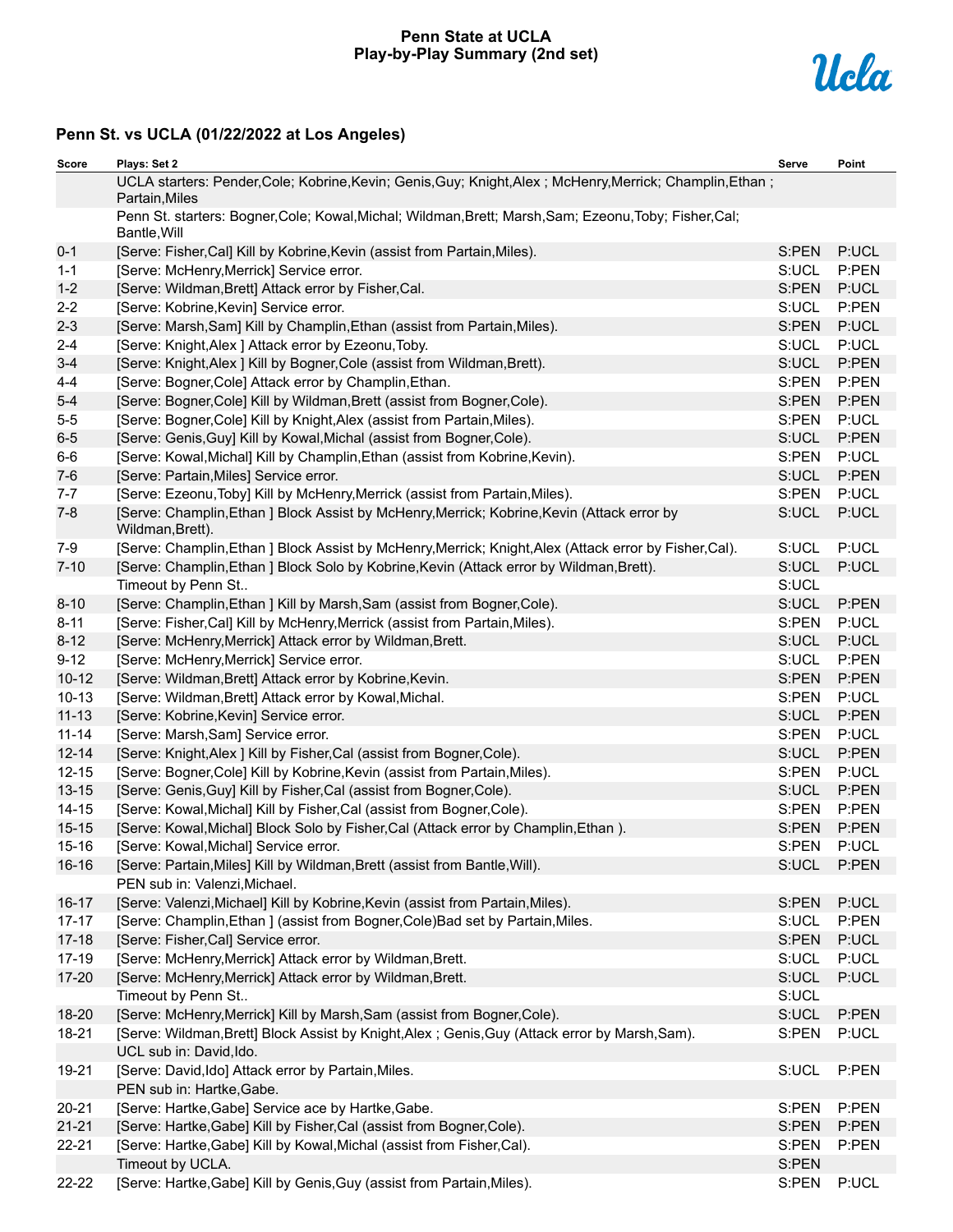| Plays: Set 2                                                                                            | Serve | Point                                                                                                               |
|---------------------------------------------------------------------------------------------------------|-------|---------------------------------------------------------------------------------------------------------------------|
| [Serve: Knight, Alex ] Kill by Fisher, Cal (assist from Bantle, Will) - Block error by Champlin, Ethan. | S:UCL | P:PEN                                                                                                               |
| [Serve: Bogner, Cole] Kill by Genis, Guy (assist from Partain, Miles).                                  | S:PEN | P:UCL                                                                                                               |
| [Serve: Genis, Guy] Kill by Champlin, Ethan (assist from Partain, Miles). -- SET POINT.                 | S:UCL | P:UCL                                                                                                               |
| [Serve: Genis, Guy] Kill by Fisher, Cal (assist from Bogner, Cole).                                     | S:UCL | P:PFN                                                                                                               |
| [Serve: Kowal, Michal] Kill by Wildman, Brett (assist from Bogner, Cole). -- SET POINT.                 | S:PEN | P:PEN                                                                                                               |
| Timeout by UCLA.                                                                                        | S:PEN |                                                                                                                     |
| [Serve: Kowal, Michal] Kill by Champlin, Ethan (assist from Partain, Miles).                            | S:PEN | P:UCL                                                                                                               |
| <b>SET POINT.</b>                                                                                       |       | P:UCL                                                                                                               |
| [Serve: Partain, Miles] Kill by Fisher, Cal (assist from Bogner, Cole).                                 | S:UCL | P:PFN                                                                                                               |
| [Serve: Ezeonu, Toby] Service error. -- SET POINT.                                                      | S:PEN | P:UCL                                                                                                               |
| [Serve: Champlin, Ethan ] Kill by McHenry, Merrick (assist from Partain, Miles). -- SET UCLA.           | S:UCL | P:UCL                                                                                                               |
|                                                                                                         |       | [Serve: Partain, Miles] Block Assist by McHenry, Merrick; Kobrine, Kevin (Attack error by Wildman, Brett). -- S:UCL |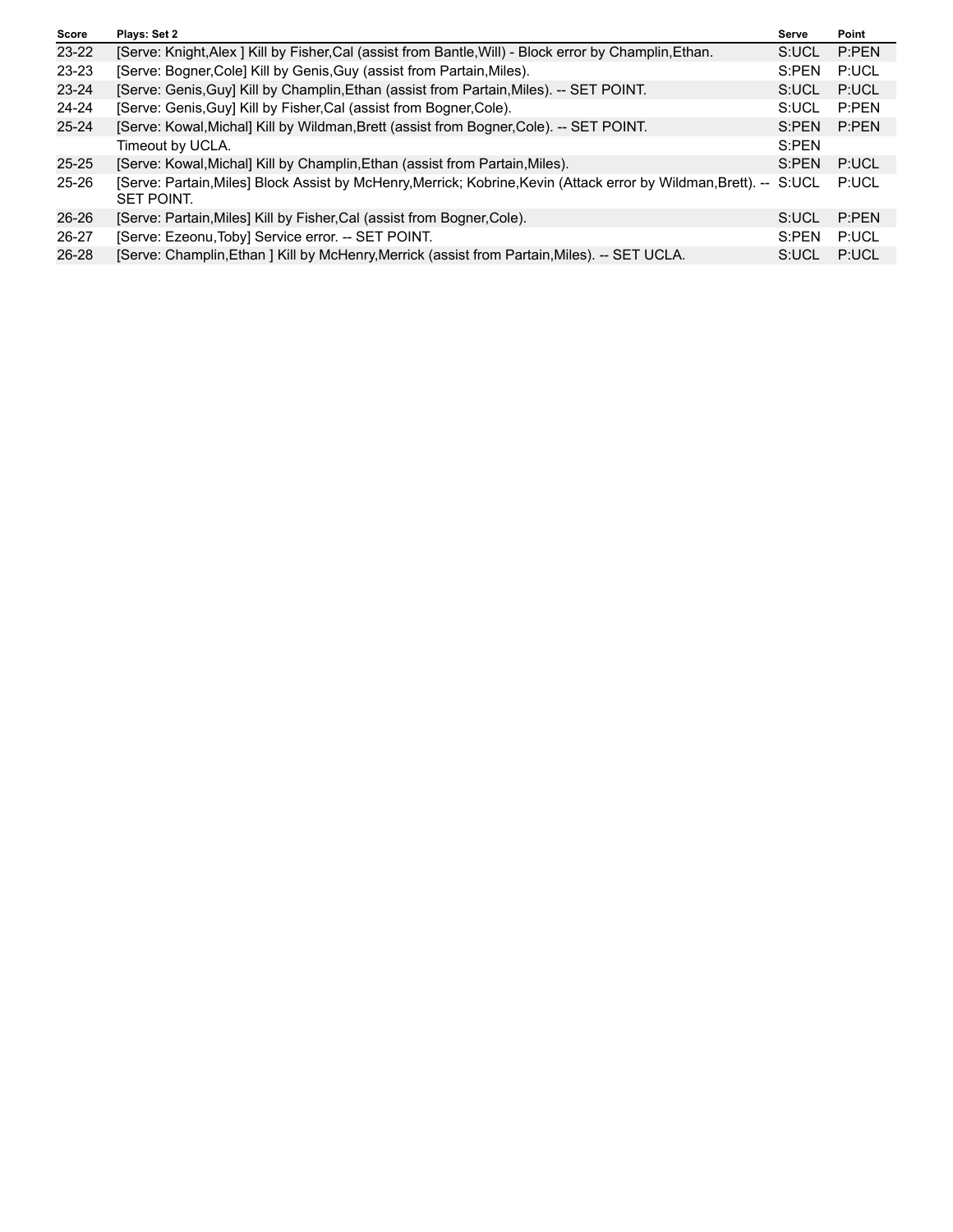# **Penn State at UCLA Play-by-Play Summary (3rd set)**



| Score     | Plays: Set 3                                                                                                                | Serve | Point |
|-----------|-----------------------------------------------------------------------------------------------------------------------------|-------|-------|
|           | UCLA starters: Pender, Cole; Kobrine, Kevin; Genis, Guy; Knight, Alex; McHenry, Merrick; Champlin, Ethan;<br>Partain, Miles |       |       |
|           | Penn St. starters: Bogner, Cole; Kowal, Michal; Wildman, Brett; Marsh, Sam; Ezeonu, Toby; Fisher, Cal;<br>Bantle, Will      |       |       |
| $1 - 0$   | [Serve: Champlin, Ethan ] Service error.                                                                                    | S:UCL | P:PEN |
| $1 - 1$   | [Serve: Fisher, Cal] Service error.                                                                                         | S:PEN | P:UCL |
| $2 - 1$   | [Serve: McHenry, Merrick] Kill by Fisher, Cal (assist from Bogner, Cole).                                                   | S:UCL | P:PEN |
| $2 - 2$   | [Serve: Wildman, Brett] Kill by Kobrine, Kevin (assist from Partain, Miles).                                                | S:PEN | P:UCL |
| $2 - 3$   | [Serve: Kobrine, Kevin] Service ace by Kobrine, Kevin (Reception Error: Kowal, Michal).                                     | S:UCL | P:UCL |
| $2 - 4$   | [Serve: Kobrine, Kevin] Kill by Genis, Guy (assist from Partain, Miles).                                                    | S:UCL | P:UCL |
| $2 - 5$   | [Serve: Kobrine, Kevin] Kill by Kobrine, Kevin (assist from Knight, Alex).                                                  | S:UCL | P:UCL |
| $3-5$     | [Serve: Kobrine, Kevin] Kill by Kowal, Michal (assist from Bogner, Cole).                                                   | S:UCL | P:PEN |
| $3-6$     | [Serve: Marsh, Sam] Kill by Knight, Alex (assist from Partain, Miles).                                                      | S:PEN | P:UCL |
| $4-6$     | [Serve: Knight, Alex ] Kill by Ezeonu, Toby (assist from Bogner, Cole).                                                     | S:UCL | P:PEN |
| $4 - 7$   | [Serve: Bogner, Cole] Kill by Genis, Guy (assist from Partain, Miles).                                                      | S:PEN | P:UCL |
| $5 - 7$   | [Serve: Genis, Guy] Kill by Wildman, Brett (assist from Bogner, Cole).                                                      | S:UCL | P:PEN |
| $5-8$     | [Serve: Kowal, Michal] Service error.                                                                                       | S:PEN | P:UCL |
| $6-8$     | [Serve: Partain, Miles] Service error.                                                                                      | S:UCL | P:PEN |
| $6-9$     | [Serve: Ezeonu, Toby] Kill by Kobrine, Kevin (assist from Partain, Miles).                                                  | S:PEN | P:UCL |
| $7-9$     | [Serve: Champlin, Ethan ] Kill by Wildman, Brett (assist from Bogner, Cole).                                                | S:UCL | P:PEN |
| $8-9$     | [Serve: Fisher, Cal] Attack error by Knight, Alex.                                                                          | S:PEN | P:PEN |
| $8 - 10$  | [Serve: Fisher, Cal] Kill by Kobrine, Kevin (assist from Partain, Miles).                                                   | S:PEN | P:UCL |
| $9 - 10$  | [Serve: McHenry, Merrick] Kill by Marsh, Sam (assist from Bogner, Cole).                                                    | S:UCL | P:PEN |
| $9 - 11$  | [Serve: Wildman, Brett] Kill by Kobrine, Kevin (assist from Partain, Miles).                                                | S:PEN | P:UCL |
| $10 - 11$ | [Serve: Kobrine, Kevin] Service error.                                                                                      | S:UCL | P:PEN |
| $10 - 12$ | [Serve: Marsh, Sam] Service error.                                                                                          | S:PEN | P:UCL |
| $10 - 13$ | [Serve: Knight, Alex ] Service ace by Knight, Alex (Reception Error: Kowal, Michal).                                        | S:UCL | P:UCL |
| $11 - 13$ | [Serve: Knight, Alex ] Kill by Ezeonu, Toby (assist from Bogner, Cole).                                                     | S:UCL | P:PEN |
| $11 - 14$ | [Serve: Bogner, Cole] Block Assist by Genis, Guy; Champlin, Ethan; Partain, Miles (Attack error by<br>Fisher, Cal).         | S:PEN | P:UCL |
| $12 - 14$ | [Serve: Genis, Guy] Kill by Ezeonu, Toby (assist from Bogner, Cole).                                                        | S:UCL | P:PEN |
| $13 - 14$ | [Serve: Kowal, Michal] Block Assist by Wildman, Brett; Ezeonu, Toby; Fisher, Cal (Attack error by<br>Champlin, Ethan ).     | S:PEN | P:PEN |
| $14 - 14$ | [Serve: Kowal, Michal] Attack error by Champlin, Ethan.                                                                     | S:PEN | P:PEN |
| $15 - 14$ | [Serve: Kowal, Michal] Attack error by Kobrine, Kevin.                                                                      | S:PEN | P:PEN |
|           | Media Timeout.                                                                                                              | S:PEN |       |
| $15 - 15$ | [Serve: Kowal, Michal] Kill by Champlin, Ethan (assist from Partain, Miles).                                                | S:PEN | P:UCL |
| $16 - 15$ | [Serve: Partain, Miles] Attack error by Partain, Miles.                                                                     | S:UCL | P:PEN |
|           | PEN sub in: Valenzi, Michael.                                                                                               |       |       |
| $16 - 16$ | [Serve: Valenzi, Michael] Kill by Kobrine, Kevin (assist from Partain, Miles).                                              | S:PEN | P:UCL |
| $17 - 16$ | [Serve: Champlin, Ethan ] Kill by Marsh, Sam (assist from Bogner, Cole).                                                    | S:UCL | P:PEN |
| $17 - 17$ | [Serve: Fisher, Cal] Kill by Knight, Alex (assist from Partain, Miles).                                                     | S:PEN | P:UCL |
| $17 - 18$ | [Serve: McHenry, Merrick] Block Assist by Genis, Guy; Kobrine, Kevin (Attack error by Wildman, Brett).                      | S:UCL | P:UCL |
| $18 - 18$ | [Serve: McHenry, Merrick] Kill by Fisher, Cal (assist from Bogner, Cole).                                                   | S:UCL | P:PEN |
| 18-19     | [Serve: Wildman, Brett] Service error.                                                                                      | S:PEN | P:UCL |
| 19-19     | [Serve: Kobrine, Kevin] Service error.                                                                                      | S:UCL | P:PEN |
|           | PEN sub in: Hartke, Gabe.                                                                                                   |       |       |
| $20-19$   | [Serve: Hartke, Gabe] Kill by Kowal, Michal (assist from Hartke, Gabe).                                                     | S:PEN | P:PEN |
|           | Timeout by UCLA.                                                                                                            | S:PEN |       |
| 20-20     | [Serve: Hartke, Gabe] Kill by Genis, Guy (assist from Partain, Miles).                                                      | S:PEN | P:UCL |
| $20 - 21$ | [Serve: Knight, Alex ] Kill by Champlin, Ethan (assist from Genis, Guy).                                                    | S:UCL | P:UCL |
| 20-22     | [Serve: Knight, Alex ] Block Solo by Champlin, Ethan (Attack error by Ezeonu, Toby).                                        | S:UCL | P:UCL |
|           | Timeout by Penn St                                                                                                          | S:UCL |       |
| $21 - 22$ | [Serve: Knight, Alex ] Service error.                                                                                       | S:UCL | P:PEN |
| $21 - 23$ | [Serve: Bogner, Cole] Kill by Champlin, Ethan.                                                                              | S:PEN | P:UCL |
|           |                                                                                                                             |       |       |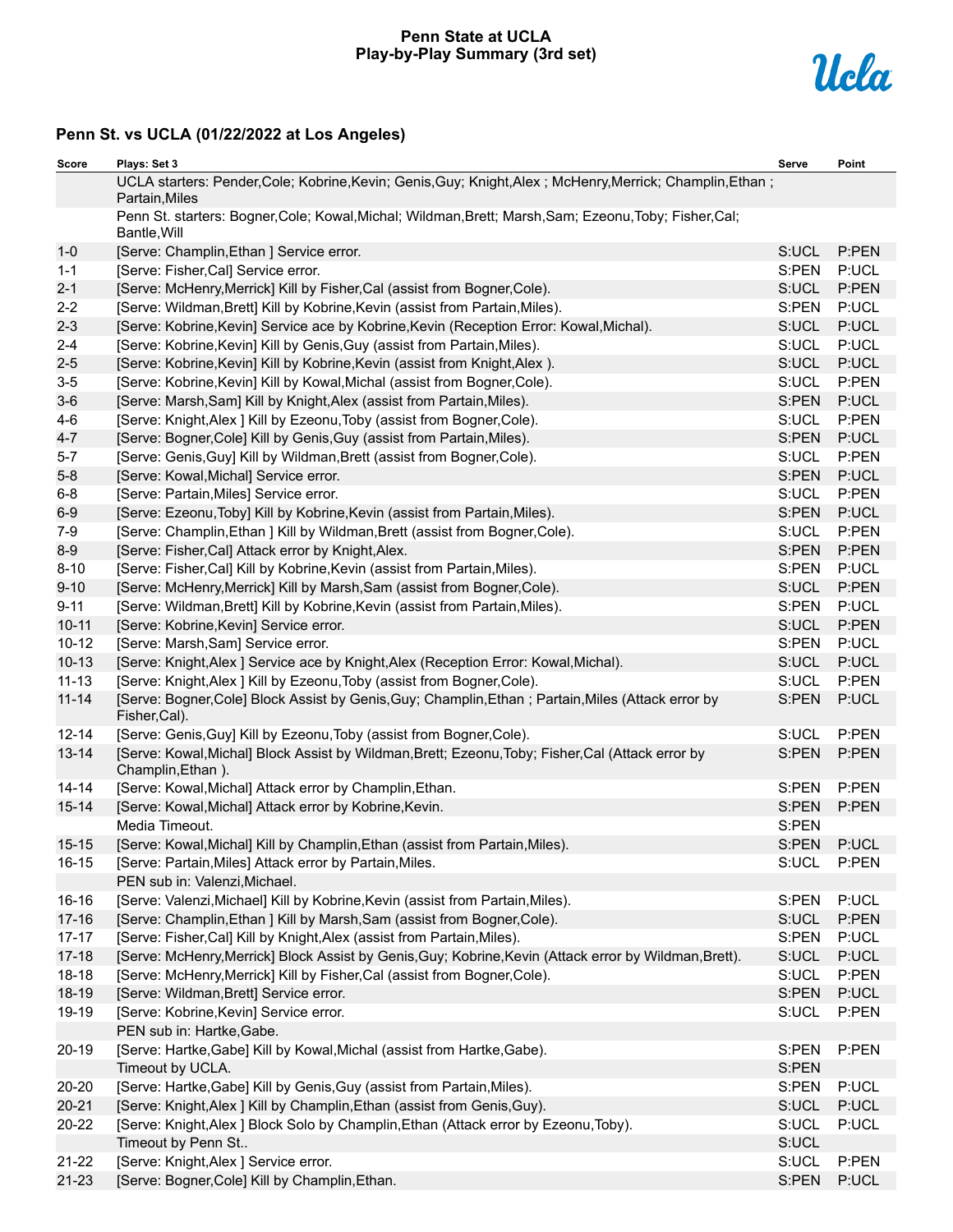| <b>Score</b> | Plays: Set 3                                                                               | Serve       | Point |
|--------------|--------------------------------------------------------------------------------------------|-------------|-------|
| $22 - 23$    | [Serve: Genis, Guy] Kill by Kowal, Michal (assist from Bogner, Cole).                      | S:UCL P:PEN |       |
| $22 - 24$    | [Serve: Kowal, Michal] Kill by Champlin, Ethan (assist from Partain, Miles). -- SET POINT. | S:PEN P:UCL |       |
| $22 - 25$    | [Serve: Partain, Miles] Kill by Champlin, Ethan (assist from Partain, Miles). -- SET UCLA. | S:UCL P:UCL |       |